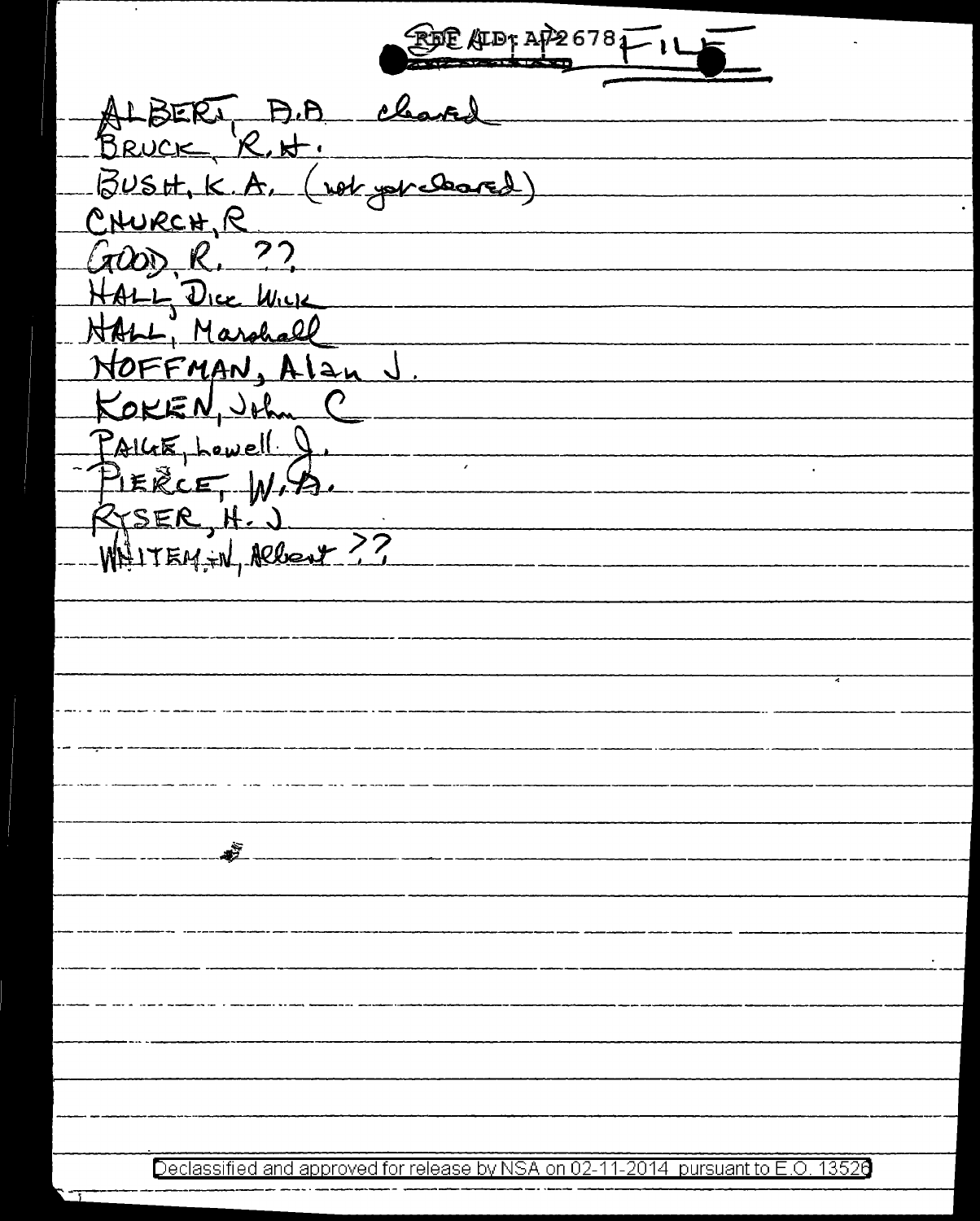• REF ID:A72678

5 February 1953

**•** 

## - MEMORANDUM FOR W. F. FRIEDMAN

SUBJECT: List of SCAMP Prospects for 1953, not including those to be sent from the NSA (as of 5 February 1953).

1. A. A. Albert D. W. Hall D. W. Hall R. H. Bruck . M. Hall, Jr.<br>K. A. Bush . M. A. J. Hoffma S. S. Cairns E. Kleinfeld<br>R. Church J. C. Koken R. Church J. C. Koken<br>
A. H. Clifford M. Newman A. H. Clifford M. Newman<br>W. S. Connor M. J. J. Paige W. S. Connor  $L. J. Pa$ <br>R. P. Dilworth  $G. Pa11$ R. P. Dilworth<br>A. M. Gleason A. M. Gleason M. A. Pierce<br>R. A. Good M. E. Roberts

A. J. Hoffman<br>E. Kleinfeld A. E. Roberts, Jr.

C. B. Tompkins

J. J. Wolf or G. F. Cramer or some one from NSA to help supervise and advise on computing.

S. S. Cairne

S. S. CAIRNS

cc: Franz Alt (NBS) L. J. Paige (INA, UCLA) Mina Rees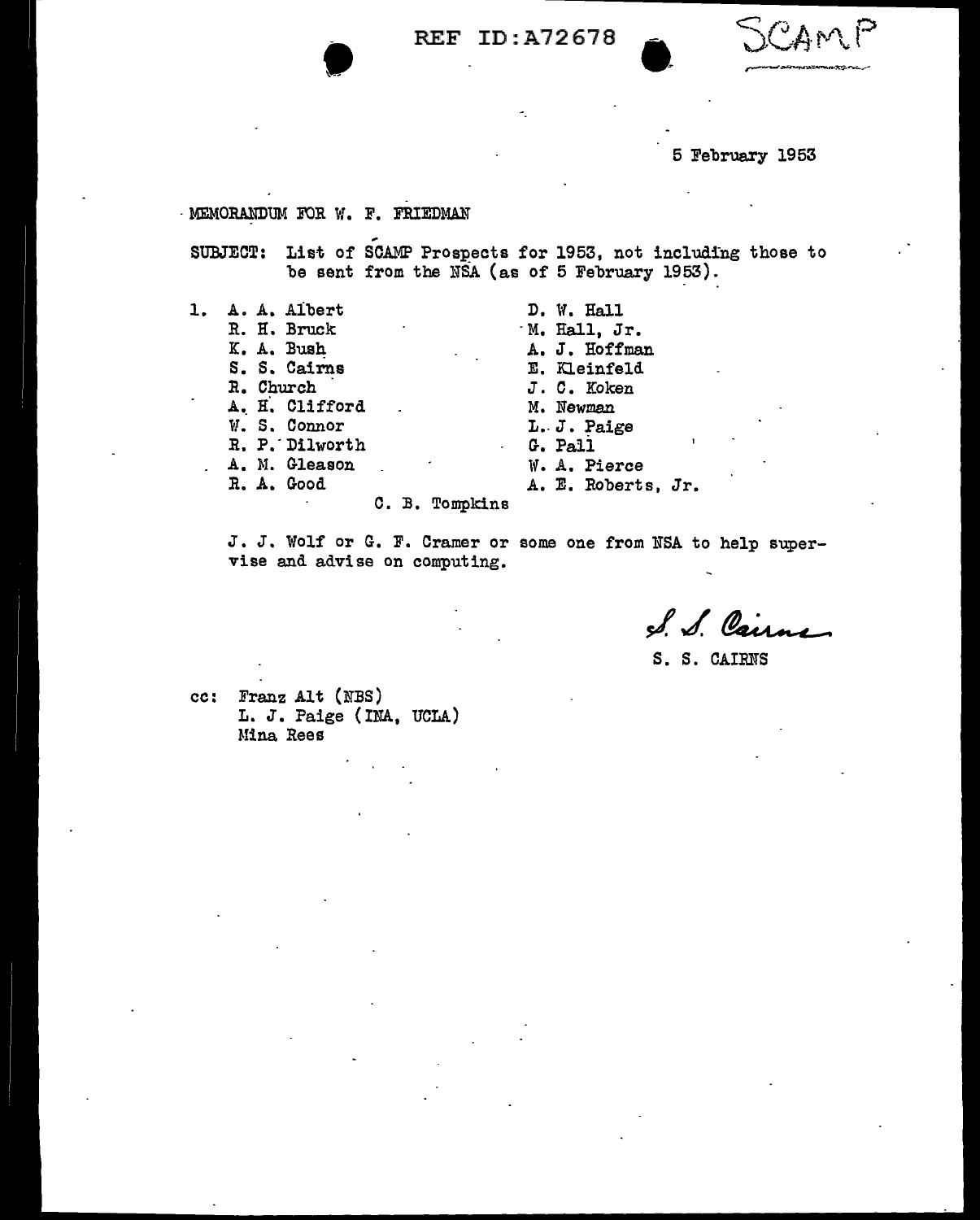**REF ID: A72678** 

SCAMD

**WWaldbuchedig** L JRF Corre

 $\mathcal{L}_{\tau}$ 

J.

Security Information **CONFIDENTIAL** 

9 December 1952

MEMORANDUM FOR *W.* F. FRIEDMAN

SUBJECT: Possible SCAMP Participants for 1953

**SURITY INFORMATION** 

1. This will put into writing the list of prospects we discussed for SCAMP 1953.

a. Those who participated in 1952

A. A Albert Truman A Botts S S. Cairns A. M. Gleason G. A. Hedlund D. W. Hall Marshall Hall, Jr. J. C Koken Lowell Paige A. E. Roberts, Jr. Donald C Spencer (who was with us about three days toward the very start in 1952 and who may not have had the Agency check. He took no C B. Tompkins James A. Ward part in classified portions of the program.) b. Others who, as SCAG or AFSA members, are presumed to have clearances A. H. Clifford John von Neumann H. P. Robertson c. Others, at various stages of clearance David P. Blackwell (Statistician, Howard University) George W Brown (Largely statistics, Rand Corporation) R. H Bruck (Mathematics, University of Wisconsin) Randolph Church (Mathematics, U.S. Naval Postgraduate School, Monterey) R. P. Dilworth (Mathematics, California Institute of Technology)  $*$  M. A Girshick (Statistics, Stanford University) Vincent C Harris (Mathematics, San Diego State College. H. H Campaigne knows him. )

CONFIDENTIAT

where the control of the control of the control of the control of the control of the control of the control of